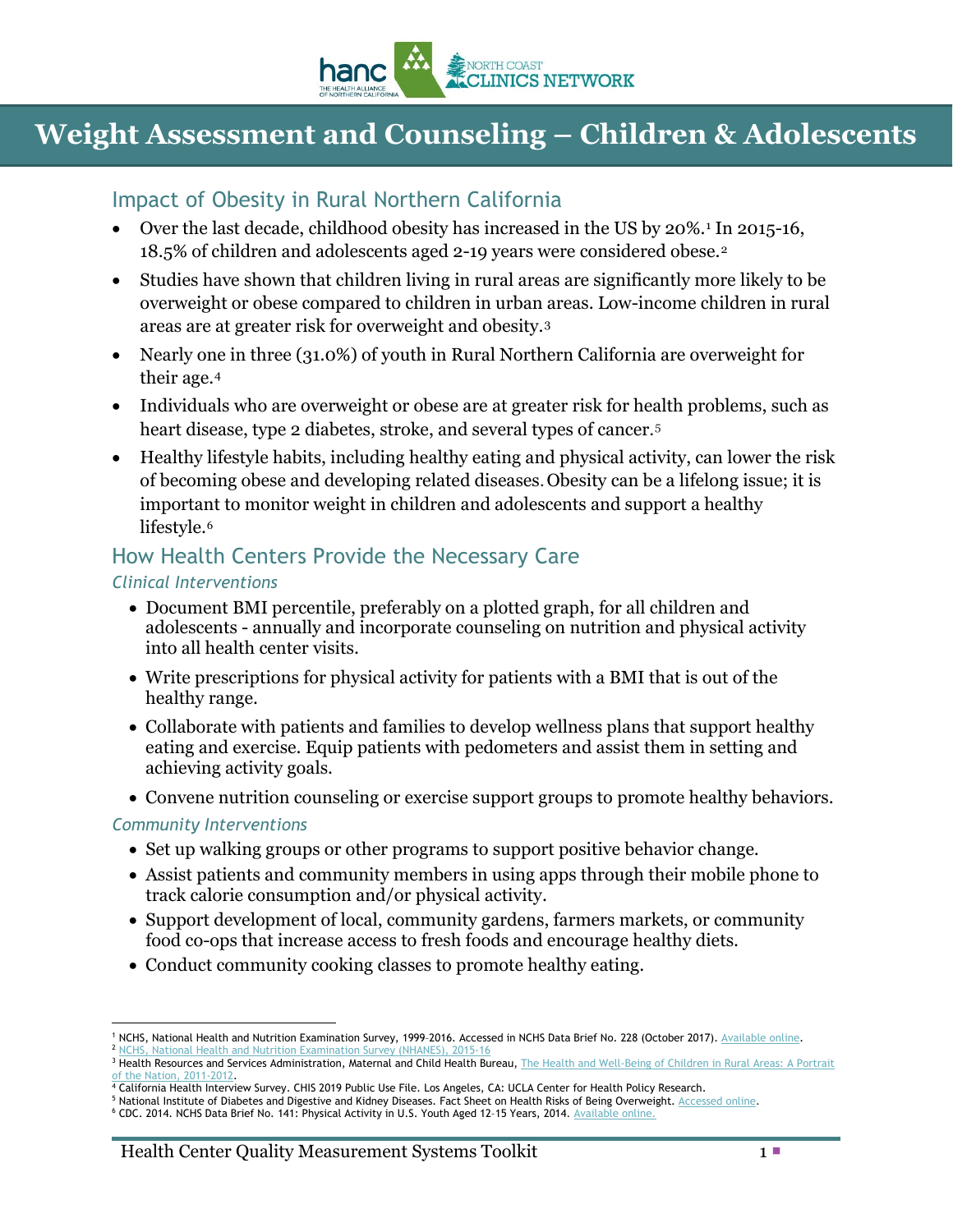• Explore opportunities to develop joint use agreements with local schools to provide access to community facilities for physical activity.

# Northern California Health Center Data

*Key Points*

- Weight assessments and counseling are commonly included in well child check-ups.
- Any patient aged 3 to 17 seen for a medical visit, including those only seen for an acute care visit (e.g. earache) are included in this measure. Health centers are challenged to integrate nutrition and physical activity counseling into all encounters.
- Health centers showed improvement in providing weight assessments and counseling for children and adolescents. Automated reminders and documentation enhancements in electronic health record systems may have contributed to the improved performance.



# Quality Measure Definition (UDS)

Children and Adolescents: Percentage of patients aged 3-17 who had: (1) evidence of BMI percentile documentation, (2) documentation of counseling for nutrition, and (3) documentation of counseling for physical activity during the measurement year.

• The U.S. Preventive Task Force recommends that clinicians screen all patients for obesity and offer counseling and behavioral interventions. BMI provides weight correlated to height by gender. Higher BMI correlates to being overweight or obese.

# National and State Quality Benchmarks

UDS 2020 U.S. Average: The average performance among health centers in the U.S. was 65.1%.

AVHC – Anderson Valley Health Center; HCHW – Hill Country Health and Wellness Center; LVHC – Long Valley Health Center; MCC – Mendocino Coast Clinics; MCHC – MCHC Health Centers; MVHC – Mountain Valley Health Center; NRHC – Northeastern Rural Health Clinics; ODCHC – Open Door Community Health Centers; RCMS – Redwood Coast Medical Services; RRHC – Redwoods Rural Health Center; SCHC – Shasta Community Health Center; SHC – Shasta Cascade Health Centers; SMC – Shingletown Medical Center; STHS – Southern Trinity Health Services.

Health Center Quality Measurement Systems Toolkit 2